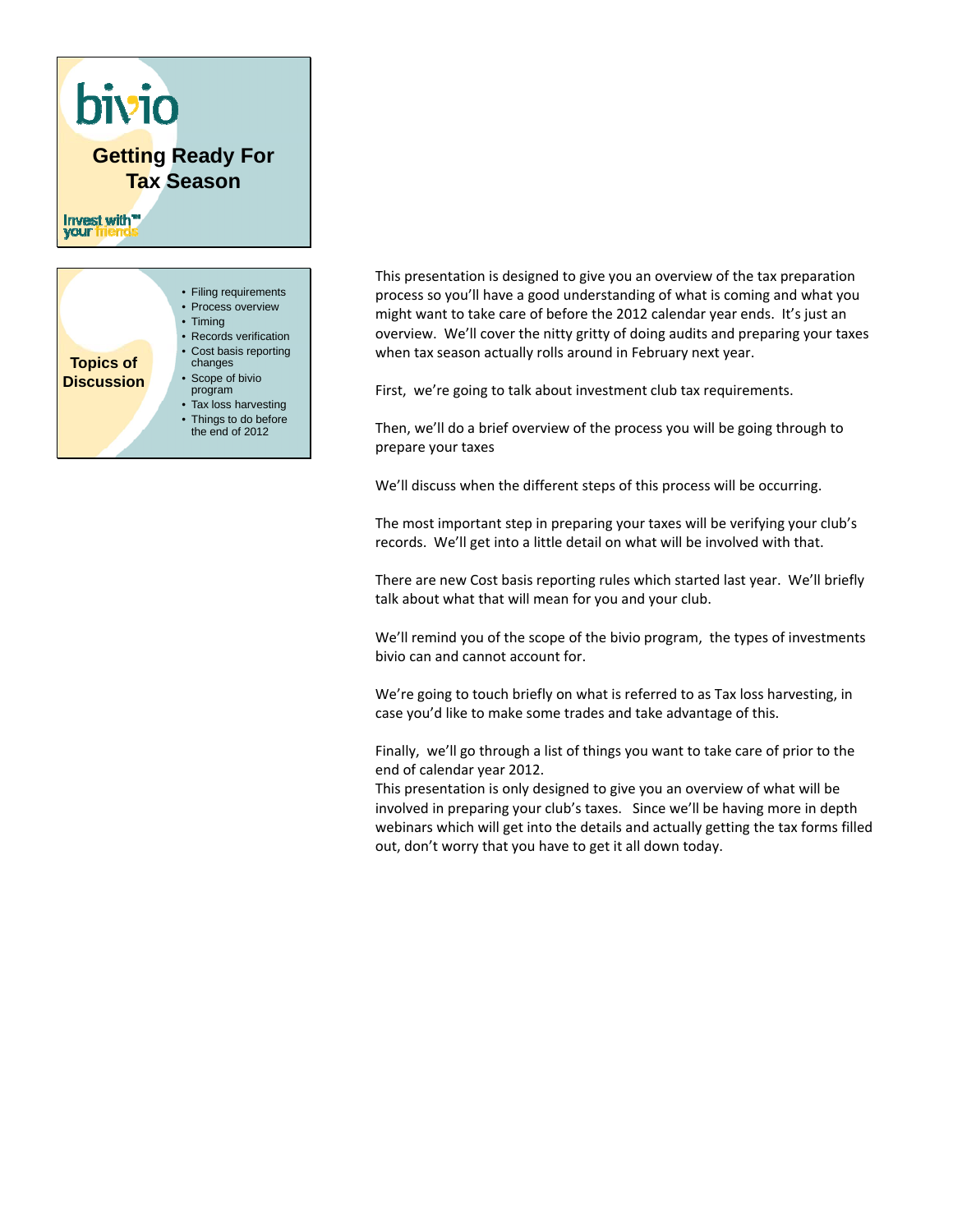## **Filing Requirements**

Do we need to file?

One of the first questions clubs have, especially new clubs is whether they have to file.

The answer to this question is Yes. If you have an EIN number you need to file club taxes. It does not matter how long your club has been in existence or how much income you have had. Your EIN number is your IRS business identification number. It's similar to a personal Social Security number. You will have needed it when you opened your club brokerage account. You get the EIN number from the IRS. They will be looking for a return to be filed for that matches that number.

Just so you know, the late filing penalty for a partnership return is \$195 for each month or part of a month (up to 12 months) the return is late (or does not contain the required information) multiplied by the total number of persons who were partners in the partnership during any part of the partnership's tax year.

This isn't a joke. We have had clubs contact us because they have received notices that they owed amounts in the 10's of thousands of dollars for not filing a return. The fact that they had only had a minimal amount of income was not important.

It's easy to prepare your taxes using bivio. Make sure you do it.

The answer to this question is Yes. If you have an EIN number you need to file club taxes. It does not matter how long your club has been in existence or how much income you have had. Your EIN number is your IRS business identification number. It's similar to a personal Social Security number. You will have needed it when you opened your club brokerage account. You get the EIN number from the IRS. They will be looking for a return to be filed for that matches that number.

Just so you know, the late filing penalty for a partnership return is \$195 for each month or part of a month (up to 12 months) the return is late (or does not contain the required information) multiplied by the total number of persons who were partners in the partnership during any part of the partnership's tax year.

This isn't a joke. We have had clubs contact us because they have received notices that they owed amounts in the 10's of thousands of dollars for not filing a return. The fact that they had only had a minimal amount of income was not important.

It's easy to prepare your taxes using bivio. Make sure you do it.

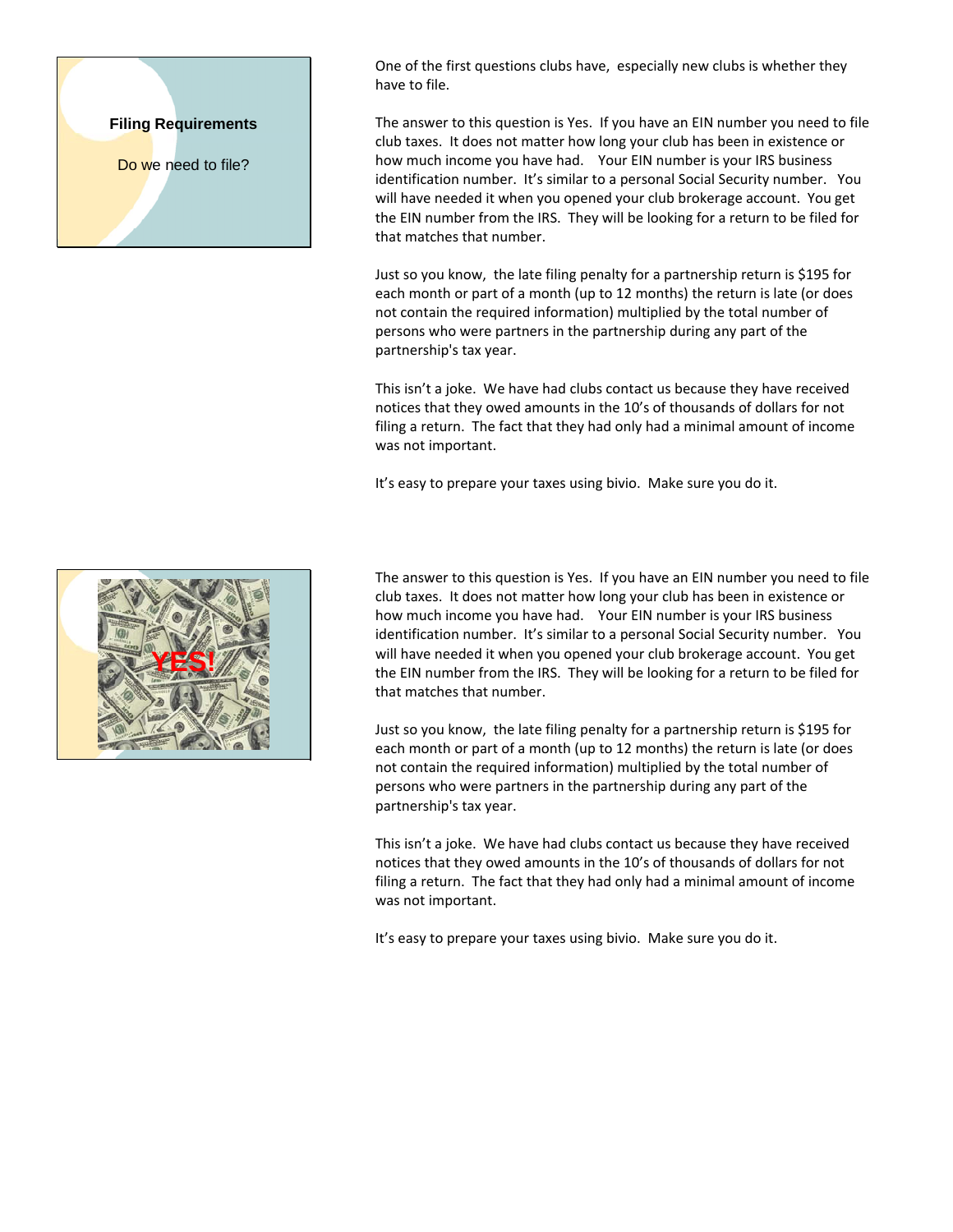



Your investment club is a type of business called a partnership. Each year your club needs to file what is called an informational tax return. For a partnership, this is IRS form 1065. It reports the total income and expenses your club has had for the year. It also reports each members share of the income and expenses. The 1065 is called an informational return because your club does not pay taxes directly. Each member pays taxes on their portion of the club income on their own personal tax forms.

Each member knows what to report because your 1065 includes a form called a K‐1 for each partner. You send copies of all the K‐1's in when you file your club taxes and you also give each member his or her personal copy.



Each member will transfer the information

From the K‐1 to

their personal tax forms to

pay taxes on. Your club members will not be able to complete their personal taxes until you've provided them with their information from the club.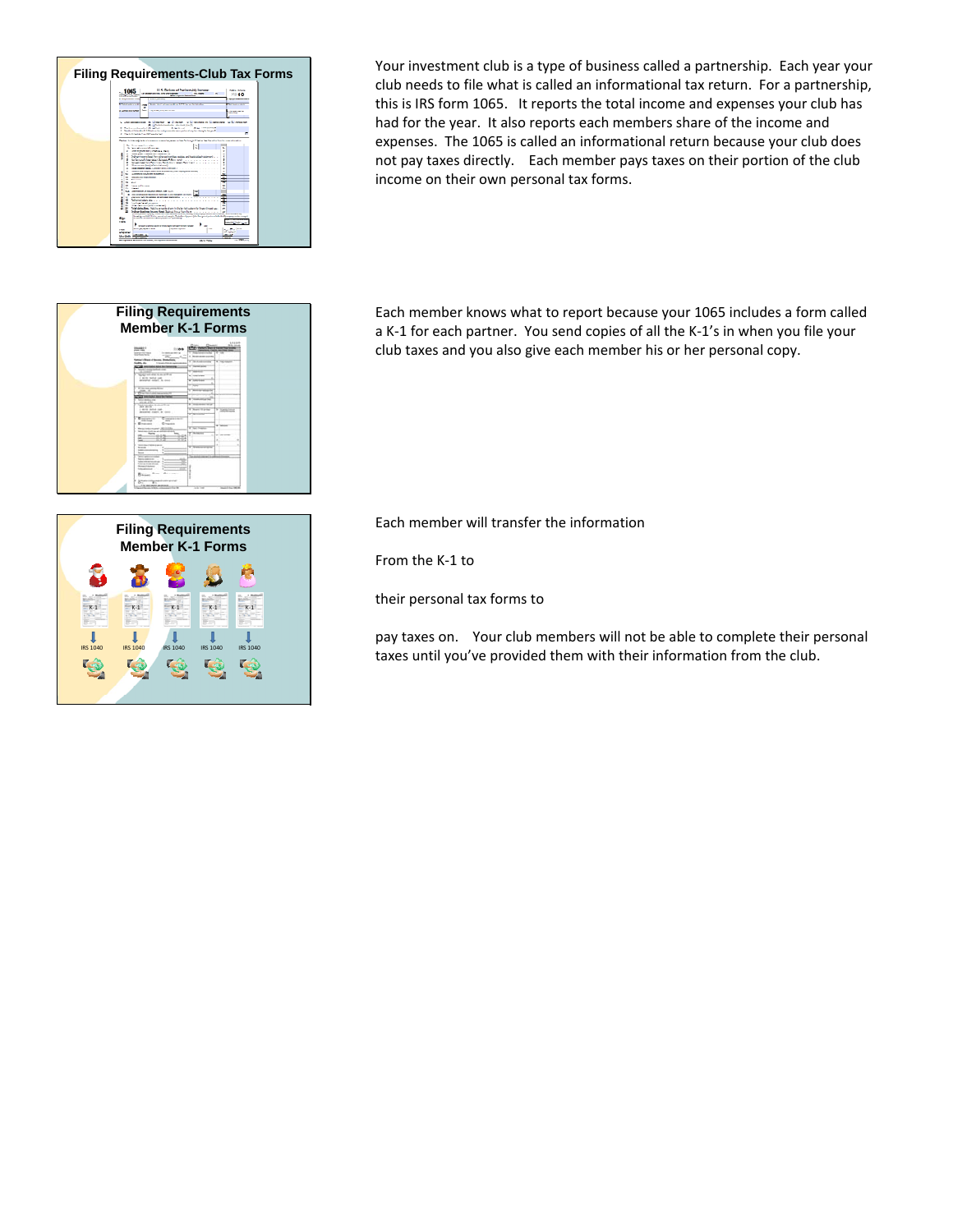

**Member Tax Allocation Report** If you'd like to get an idea of what will be reported on each members K-1, there is a report in bivio called the member tax allocation report. It looks like this.

> A member of a stock investment club will have these types of income to report.

First, you may have dividend and interest income. Your club amounts will be added to any other dividend and interest income you report on your personal Schedule B.

You may have both short and long term Capital Gains and losses which will be combined with other capital gains and losses on your personal schedule D and

You may have deductible expenses which will be added into the category "Miscellaneous Deductions" on your Schedule A. Note that your club expenses are investment expenses. You will only receive a benefit from deducting them on your personal tax forms of the total amount you have in the Miscellaneous deductions category exceeds 2% of your adjusted gross income (AGI)

You may want to show a preliminary copy of this report to your club members at the end of the year. If they have to pay estimated taxes, and your club has had significant income, they may want to include the club income in their income estimate. Just make sure that they understand that all information on the report is preliminary until you have completed the records verification required to finalize the preparation of your tax forms.

**Tax Preparation** 3 Steps



So now you know what you need to file, lets discuss briefly the process you'll be using to prepare the forms. There are really only 3 steps to doing your taxes. bivio gives you the tools to do these steps easily and quickly.

**Step 1-Verify Your Records** The first and most important step involves comparing your

bivio records with your

financial institution records and forms called 1099's you will receive from your broker. 1099's report your clubs income to the IRS. You'll want to make sure that the tax forms you send in match what is on them. It is very important that your bivio records are accurate before you prepare your tax forms. If they aren't, your taxes will not be correct.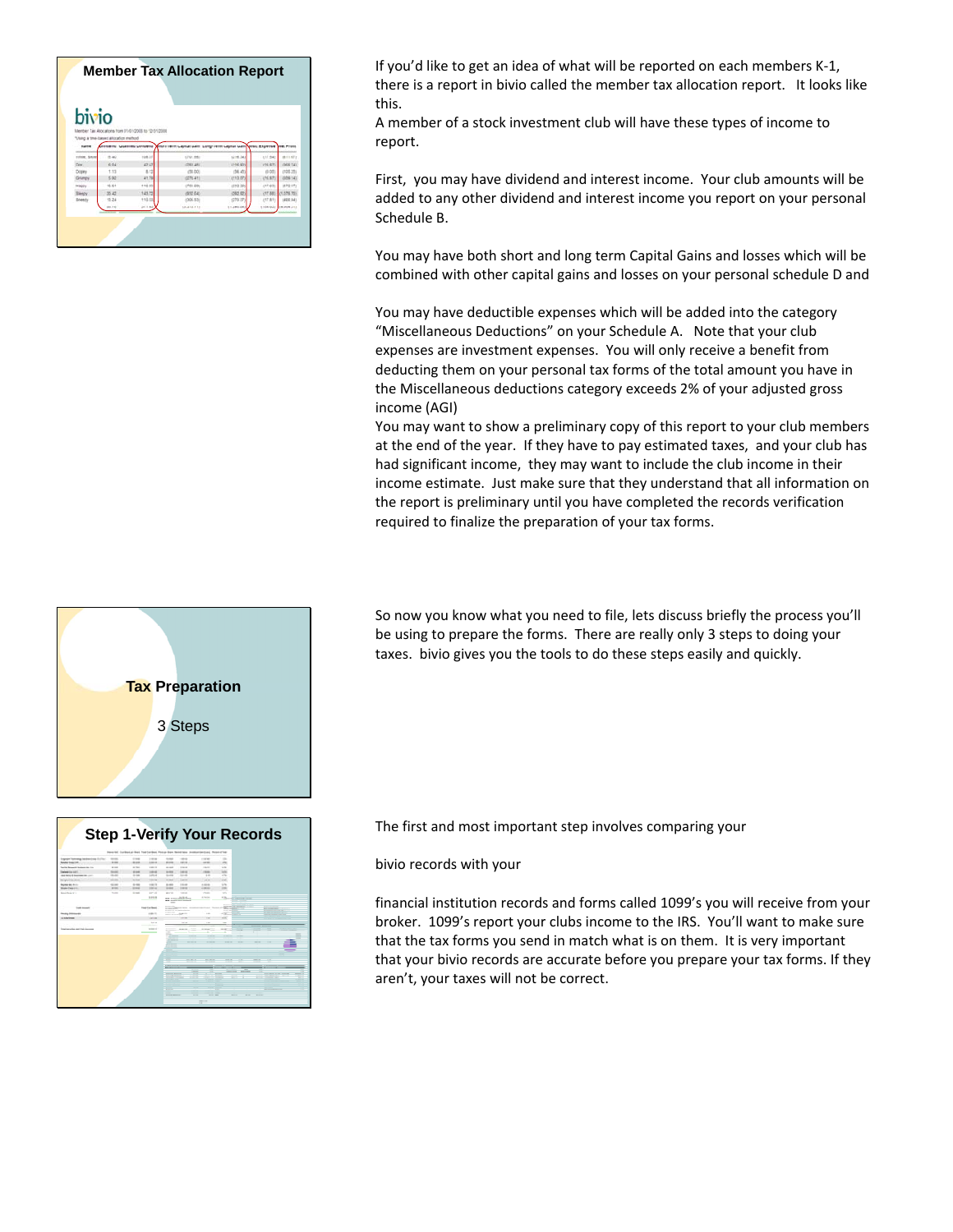

**Step 2-Tax Interview For step 2, you will complete a tax "interview" which you will find if you go to** Accounting>Taxes. The tax interview will become available in early to mid February when the tax forms are finalized. It is a very brief series of questions that need to be answered to confirm the information that will be entered on your tax forms.



When the tax interview is completed, bivio will fill in your tax forms.

All you need to do is print them,

review them,

Send them in to the IRS and

distribute each members K‐1 to him or her. You can either give them a hard copy or make them available online when they login to bivio using their account.

We will be going through a more extended description of this process during tax prep webinars we will hold during tax season. The idea of today's presentation is just to give you an idea of how things work.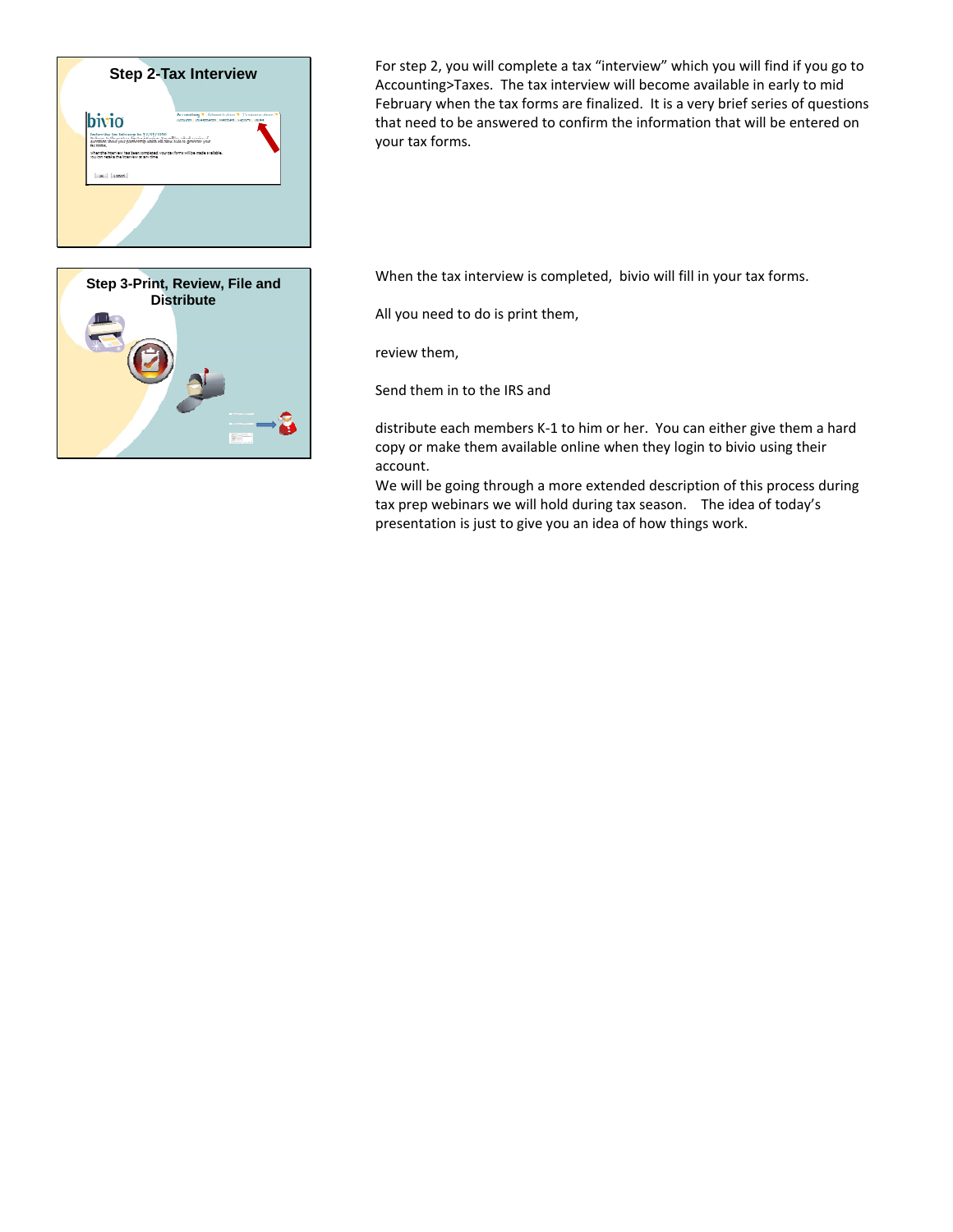

Here are some important dates relating to tax season and your club.

You actually have until April 15 to get your club taxes filed.

To get ready to do your club taxes, we suggest you do a comprehensive club records audit in January.

Your taxes will need to agree with the 1099 forms which are sent by the financial institutions to the IRS to report your income. Financial institutions are only supposed to have until February 15 to get these to you, but check with your broker. At least one is indicating they will not be available until Feb. 28. Once you get them, you will need to make sure they agree with the information you have in bivio.

Bivio makes the tax interview and tax forms available in mid February. Note that there is nothing extra to purchase. The ability to prepare club Federal taxes is part of your bivio subscription.

Your members cannot complete their own personal taxes until you have given them their K‐1's. Because you can't finalize anything until you have the 1099's,

a reasonable date to tell them they'll have their forms is March 1. While you do have until April 15 to file your club taxes, we don't suggest that you do that or you might have a lot of angry club members.

We do suggest that before the end of 2012 or very early in 2013, you let your club members know the date they can expect their K‐1's. This lets them schedule any appointments they need to with personal tax preparers. If a member needs club tax information before you can get the K-1's done, they should be able to make an estimate of what will be coming using the Member Tax Allocations report. However don't give them that unless you have a reasonable expectation that your club records are accurate. Make sure they understand the information on it is subject to change.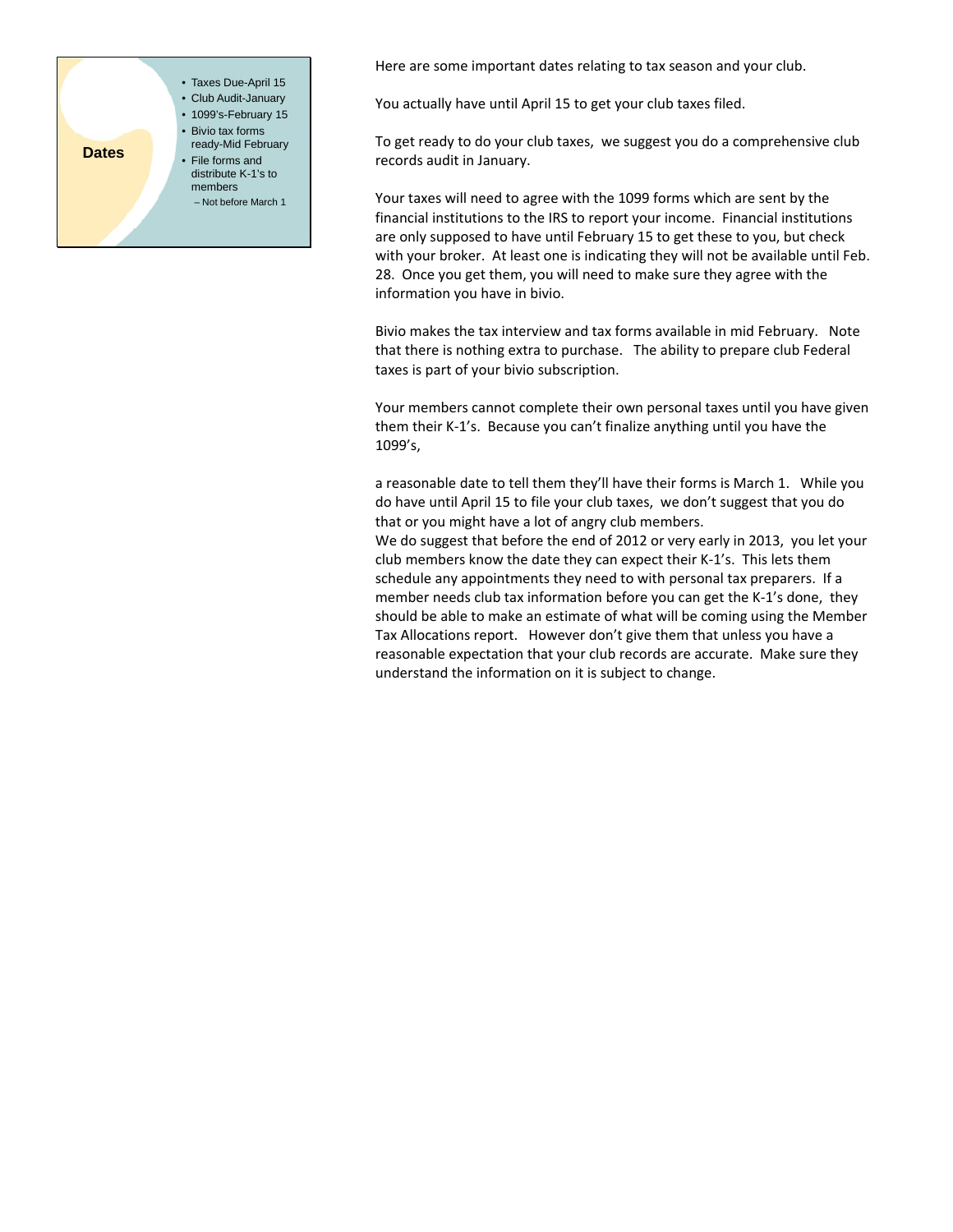

Lets talk about step number 1 a little more. This is the most time consuming step, but it is one you can focus on between now and the time when the tax forms become available. Verifying your records is critical. If your records are not correct, your taxes will not be correct. There are three things your club should make a part of your regular operations to make sure the information which will be reported on your taxes is accurate.

First, your club treasurer should be reconciling your bivio records with your financial institution statements monthly. If there are any disagreements, this means there are only a single months worth of transactions to go through to find the mistake and make the correction in bivio.

Second, your club should also perform a comprehensive records audit each year. This will reconfirm that the information that will be used for preparing your tax returns is correct.

And third, when you receive the 1099 forms which report your income to the government, make a final check to make sure they agree with the information recorded in bivio. There are sometimes a few last minute things such as distributions from mutual funds which may need to be adjusted based on the 1099 information.



Lets talk briefly about doing an audit because a good time to do one is in January while you are waiting for your 1099's. You won't have much else going on and your final financial statements will be available. If you need to motivate your club members, there's nothing wrong with making it a party. At bivio, we're declaring the weekend of January 19 and 20 audit party weekend. We'll be giving webinars on the steps you need to go through to do your club audit and we'll be available all weekend to answer any questions you have as you work through the process. Put this date on your calendar and you can make sure you actually undertake this important club task.



So what is an audit? Because this is the first and probably most important and comprehensive step you will be going through to make sure your taxes are prepared correctly, let's talk a little bit more about what is involved. This will just be a brief overview. Our Audit party weekend webinars will cover this process in much more detail.

An audit is an independent comparison of your club records to your financial institution records. It is conducted by club members other than the treasurer. Any discrepancies are noted and then, at the end of the audit, discussed with the treasurer to make any necessary corrections. bivio provides you with a checklist you can use to work through the audit process.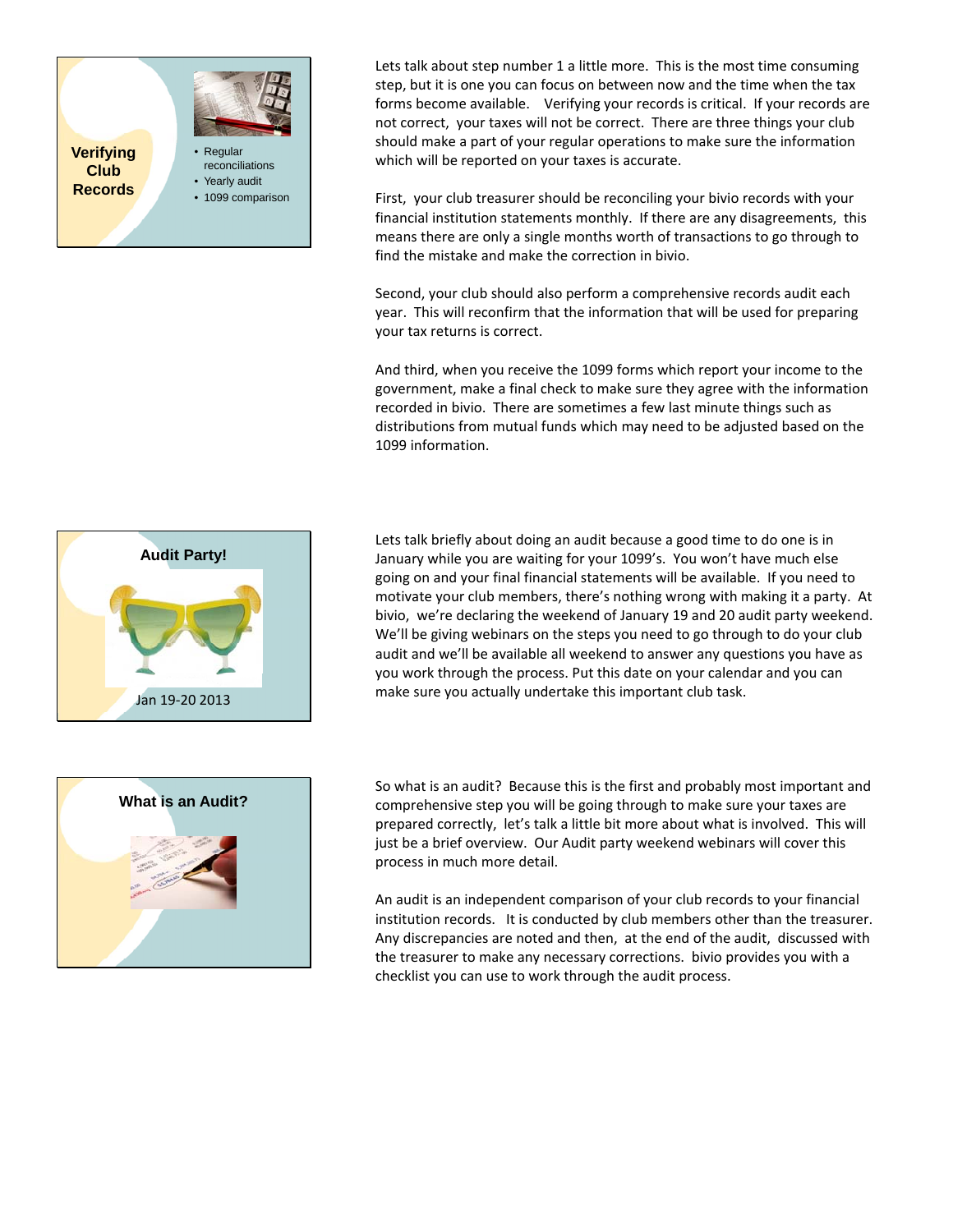

It is not difficult to do an audit but it is important for these reasons.

To make sure your taxes are being prepared correctly. This is something all club members should be concerned about.

To check that treasurer is doing what you think they're doing with your club finances

To share the burden of ensuring your club is doing correct record keeping. All the members of the club should be concerned that the club records are being kept accurately. It should not be a burden only borne by the treasurer.

To demystify the whole process‐ Working through the steps of the audit will help everyone in the club become more familiar with club finances. They are not difficult but they are a little bit different than some might expect. If everyone has a basic understanding of what is important, the club treasurer does not have to waste time and energy explaining why they are required to do certain things a certain way.



We've made a form you can use to work through the steps in the audit. You'll find a link to it on our help page. It's very straightforward to work through. During the audit webinars on Audit Party weekend, we'll go through each of the steps in more detail and show you examples of the process for each.

In the audit form, you'll find a complete list of the records you will need to make comparisons. You'll be comparing records from your broker with reports from bivio.

You'll also find a detailed list of each of the comparisons you should make.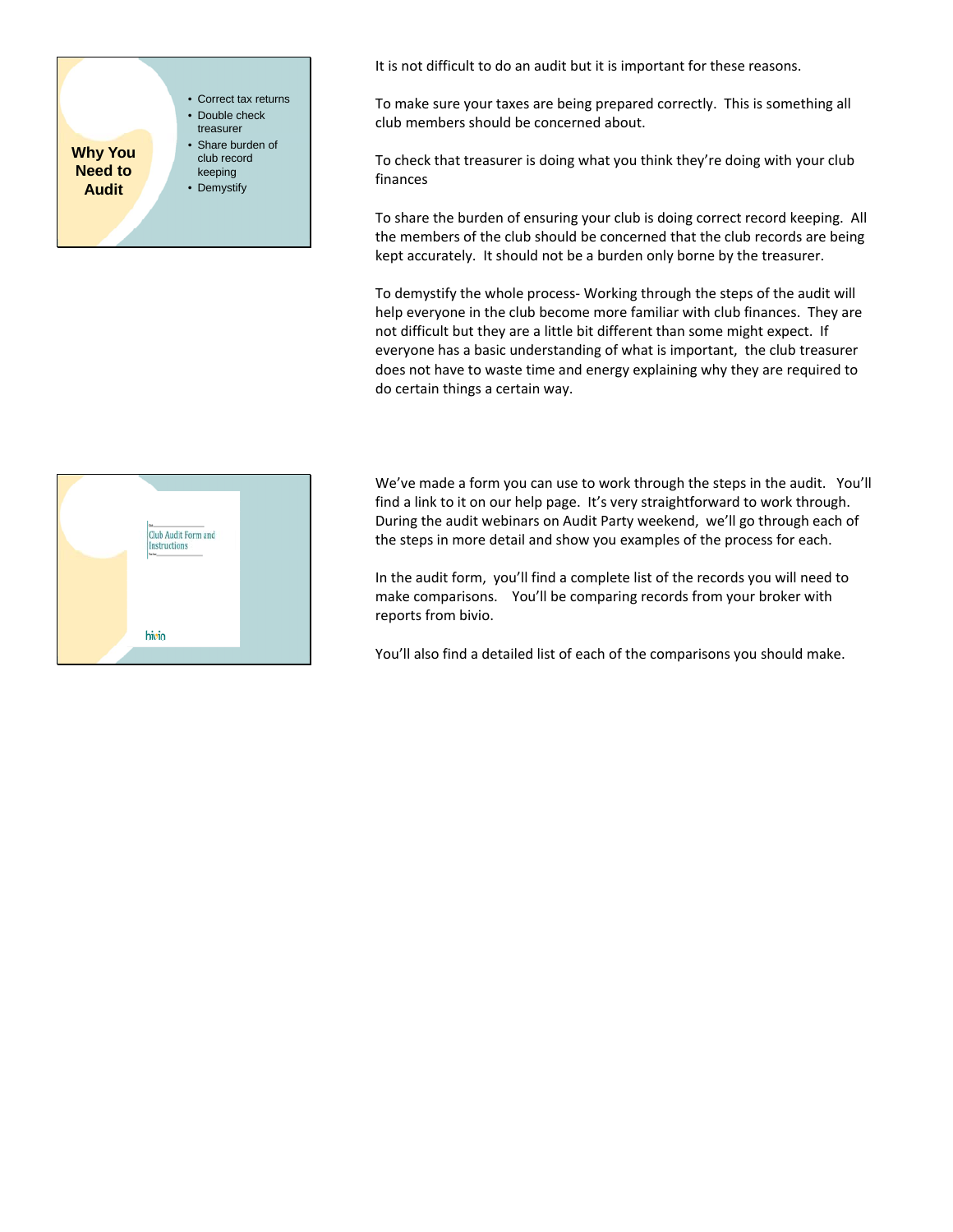

So, how will you go about doing it?

First, pick a date in January to do your audit-It will probably take you around 2 to 3 hours

Pick 2‐4 people other than the club treasurer to conduct the audit

Prior to the audit day, the treasurer should gather records that will be needed for comparison from your financial institution and from bivio. The information that is needed is listed in the audit booklet.

On the audit day the auditors will make the records comparisons required based on the bivio Audit checklist

If they find any discrepancies, they will note them on the audit checklist. Auditors do not make corrections themselves.

When all the steps are completed, the Auditors and the treasurer will meet to discuss anything that was found

The treasurer will determine what action is needed, make corrections, and record the action taken

Treasurer/Auditors‐ give final report to club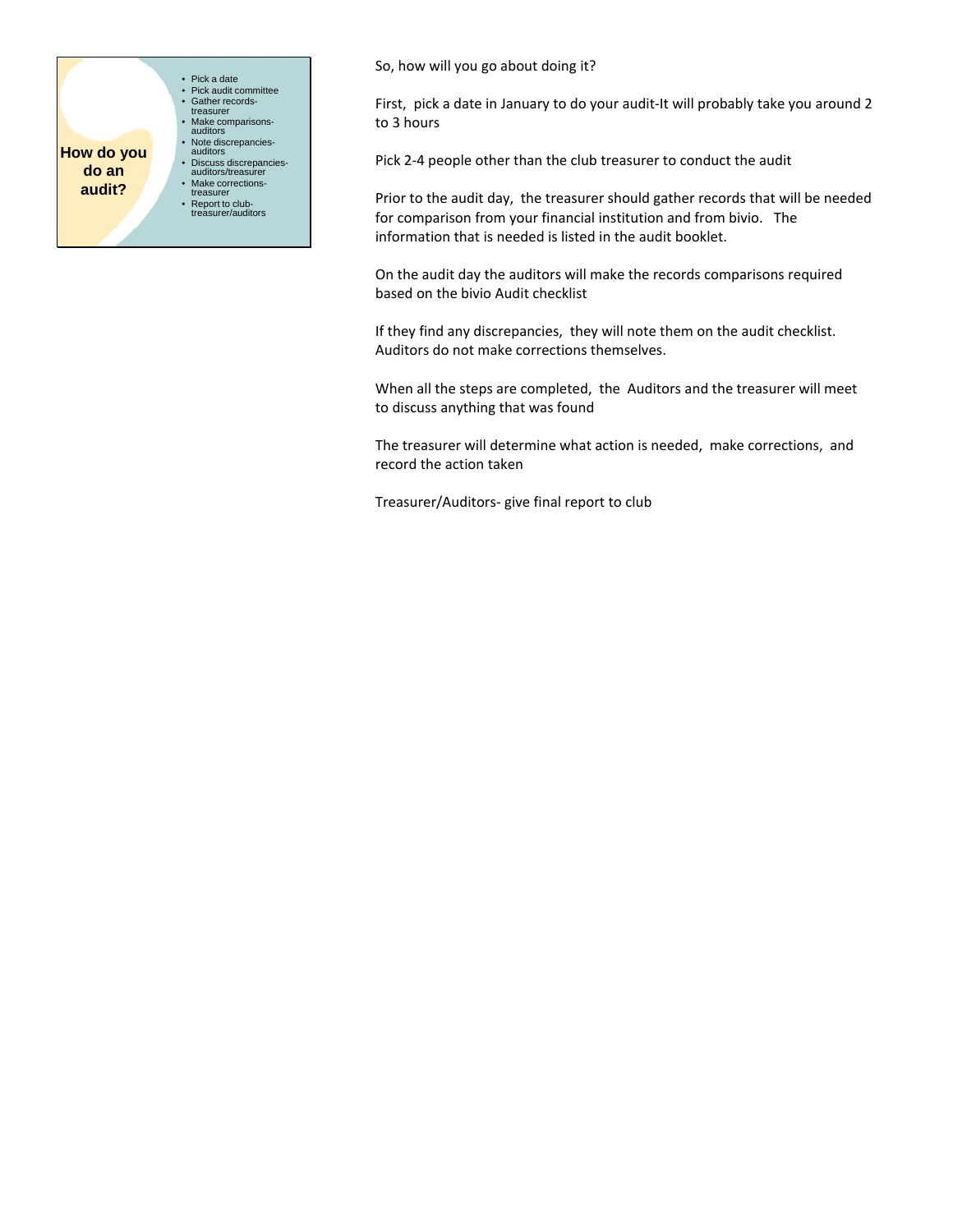

There are seven things you'll be checking during the audit. They are:

Verify cash balances and number of shares of stock –start of tax year

Verify cash balances and number of shares of stock‐end of tax year.

Verify income received‐agrees with what your financial institution statements show for interest and dividends

Verify expenses were authorized by the club in your meeting minutes and that they were actually paid. You will also verify that they were allocated to all members in the manner your partnership agreement requires.

You'll verify the details of all stock transactions agree with your brokerage statements and have been recorded correctly.

You'll have members confirm that the amounts they've contributed each month have been recorded correctly. Auditors will confirm that the correct valuation date was used to record payments and that the money was actually deposited in the financial account.

Finally, for any withdrawals, you'll verify that the correct valuation date and transactions dates were used and that your club records were correct prior to processing the withdrawal request.

It all goes quickly. You'll be able to work through it with a group in a couple of hours in an afternoon. Once you get done, you'll have done most of the work needed to get you ready to prepare your club taxes quickly. All you'll need to do is wait for your 1099's to arrive so your treasurer can do a final quick records check.



A 1099 is a form which your financial institution uses to notify the IRS of the amount of any income you have. The IRS compares the information on the 1099 with the tax return you file to make sure everything that should be reported is reported.

There are several types of 1099's. The most common ones a club will receive are a 1099‐DIV for dividends,

a 1099‐Int for Interest and a

1099 B showing stock sales. If your club has more than one type of income from a particular source, you will normally receive a consolidated form from your broker which has categories for all the different types of 1099 information on it.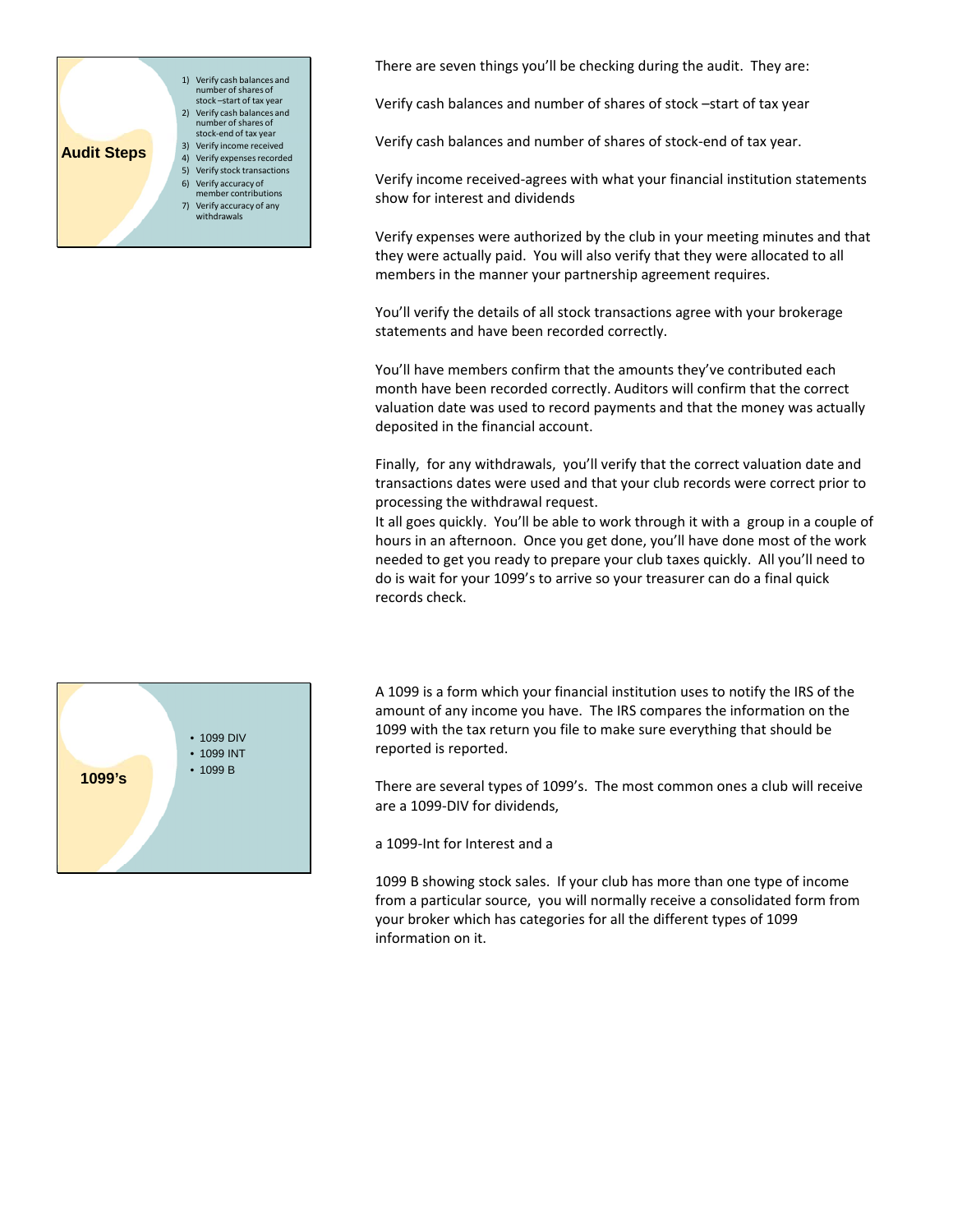|                                                                           |             | 1099-B                                                                                                                         |                                                                                                             |                                                                                     |  |
|---------------------------------------------------------------------------|-------------|--------------------------------------------------------------------------------------------------------------------------------|-------------------------------------------------------------------------------------------------------------|-------------------------------------------------------------------------------------|--|
|                                                                           |             | CORRECTED (# checked)                                                                                                          |                                                                                                             |                                                                                     |  |
| FAYER'S hame, street address, city, state, ZIP code, and belieftone no.   |             | to Date of sale or exchange.                                                                                                   | OMEND TOOLS !!!                                                                                             | <b>Proceeds From</b>                                                                |  |
|                                                                           |             | 19 Calls of angulation                                                                                                         | 2012                                                                                                        | Broker and<br><b>Barter Exchange</b>                                                |  |
|                                                                           |             | Low of part or com-<br><b>Short-term</b><br>Ð                                                                                  | Form 1006- B                                                                                                | Transactions                                                                        |  |
|                                                                           |             | л<br>Long-term                                                                                                                 | Ni Stock or other symbol                                                                                    | te Quantity wod                                                                     |  |
| PAYER'S School startification turning.   ISC PAINTS startification oursel |             | de litterature betriefer after                                                                                                 | Solar credit<br>Total C<br>to the<br>Sales art is now.<br>continues and<br><b>UNIT SEARCH</b>               | <b>Zh 7 box cleaning</b> , lease<br><b>Senat US amount</b><br>in the hotel attitude |  |
| <b>RECYCLETT &amp; Farmer</b>                                             |             | Cost or other basis<br>٠                                                                                                       | A l'adora incura lui admini-                                                                                | Copy B<br>For Recipient                                                             |  |
|                                                                           |             | deputy supp both disappears                                                                                                    | 4 Checket 4                                                                                                 | This is important tax<br>internation and to                                         |  |
| blows account photographs (etc)                                           |             | 7 Belleving                                                                                                                    | all measures in Ca.                                                                                         | learns furnisheed to the<br><b><i><u>School and Spanish and </u></i></b>            |  |
|                                                                           |             | <b>BELL Learn report for FLA</b>                                                                                               | Service, 17 ans are<br><b>NEWS &amp; RAVING</b><br>a modganya penalty el<br>critical superintent stude that |                                                                                     |  |
| Dig state, and 23° com-                                                   | 4 Dearbying | Processor on only if they<br>anticipate to leakable send<br>the USI determined fruit<br>18 Hara card Inquiri<br><b>Norwalk</b> |                                                                                                             |                                                                                     |  |
|                                                                           |             | this file risk 1 & Firsth at lowes reached in<br>antist on beneat contracts.                                                   | 60 LEWIS COURT CARD FOR THE 1979.<br>Store contribution hallen them                                         | va max                                                                              |  |
| Account number take memoritans.                                           |             |                                                                                                                                |                                                                                                             |                                                                                     |  |
| CLASS making                                                              |             | 44. Lincolnia and at free on                                                                                                   | 10 Appreciate profil or (need on                                                                            | to then result above                                                                |  |

• 2011-Stocks • 2012-Mutual Funds, ETF's, DRIP's • 2013-Options

**Covered Securities** **1099-B** Starting last year, there were significant changes to the form <sup>1099</sup>‐B. This was because brokers now need to report certain capital gains amounts to the IRS. In the past, all they had reported was the total proceeds from any sales you had. There are now additional fields for information for any stocks you sold which you purchased in 2011 or later such as:

Adjusted cost basis

Any non deductible loss due to wash sales

Whether a gain or loss is short- or long-term. The form you get might look like this, or it might have all this information in a different format. But it will still be called a 1099‐B

The reporting is also a bit complicated because the new rules are being phased in over three years.

In 2011, they were first applied to sales of stocks you had purchased starting in 2011 .

For 2012‐ They'll also include reporting on Mutual Funds, ETF's and DRIP's

And finally, for 2013 they will report on Options Securities covered by the new rule are called "Covered Securities"

|                                                                                                            |                  | <b>Covered Securities</b>                                                           |                                     |                                                       |                                                                  |                                                                       |
|------------------------------------------------------------------------------------------------------------|------------------|-------------------------------------------------------------------------------------|-------------------------------------|-------------------------------------------------------|------------------------------------------------------------------|-----------------------------------------------------------------------|
|                                                                                                            |                  |                                                                                     |                                     |                                                       |                                                                  |                                                                       |
|                                                                                                            |                  |                                                                                     |                                     | Proceeds from Broker and Barter Exchange Transactions |                                                                  |                                                                       |
| 2011 1031-01                                                                                               |                  |                                                                                     |                                     |                                                       |                                                                  | OWN No. 1565-0718                                                     |
| faced in Free Diff. Fact, with Bank market                                                                 |                  | 2 - SBORT-TERM GATKS AND DOSSES Con basic is reserved to the SES                    |                                     |                                                       |                                                                  | <b>E. Tachki Charles</b>                                              |
| <b>F-Designation Culture beneat</b><br>to Cale of Law<br>or exchange                                       | <b>Supplier</b>  | 2 - Processin of<br>stures honds at:                                                | <b>IS-OWNER</b><br>soguestion       | 3-Coul-at<br>shar have                                | <b>ART AF THE</b>                                                | These courses are not reported to the PD<br><b>AMRANE MARGARET</b>    |
| attact out art. / district exclusively / disease- and<br><b>BATISTAN</b>                                   | 5.744            | <b>HALL RE</b>                                                                      | ALC: N. A. TOT                      | ---                                                   | 44.81                                                            | date.                                                                 |
| <b>L'IMPRE-TERN GADO AND LOSSES</b><br><b>F. Description Collabs Europa</b><br>to chair has<br>or exchange | <b>Guardita</b>  | Continues in NOT reported in the DES<br><b>1. Insurance</b><br>shows bonds att      | <b>Fully of</b><br><b>MODERATOR</b> | <b>Post of</b><br><b>W back</b>                       | lane columns are not reported to the Ald<br><b>Cash or lower</b> | 5 - Tex rate, recreationships<br><b><i>Idditional Information</i></b> |
| artist out art, r there, entrusted r dynamic art.                                                          | <b>DA MAK</b>    | <b>SILL AN</b>                                                                      | <b>MARINEZ</b>                      |                                                       |                                                                  |                                                                       |
| MANUFAC                                                                                                    |                  |                                                                                     |                                     | \$13,350                                              | 114, 24                                                          | Palac at I link                                                       |
| at you was two year a signal, transaction a manager, who<br><b>BECRAINS</b>                                | 4.118            | <b>DESTROY</b>                                                                      | 16.156.703                          | <b>PER 28</b>                                         | 15.00                                                            | <b>Bank</b>                                                           |
|                                                                                                            | <b>Boltz Les</b> | 4814.411                                                                            |                                     | 1.044.00                                              | $-47.84$                                                         |                                                                       |
|                                                                                                            |                  | 1. Lowell Printers a check unds it décents. Care lieute in 2007 reported as the DES |                                     |                                                       |                                                                  | <b>C-Tex role, recine continued</b>                                   |
| Lands in Fields also yier 2, with land is contact.<br><b>E-Description Culture Earning</b>                 |                  |                                                                                     |                                     |                                                       | a course an ed recorded in the A.S.                              |                                                                       |
| to chate of fixes<br>or exchange                                                                           | <b>Guardita</b>  | 2. Processing of<br>shows home air.                                                 | <b>Endin of</b><br>acquisition      | Court or<br>that have                                 | <b>Coltri or lower</b>                                           | <b>Additional Information</b>                                         |
| <b>ALIMINAT</b>                                                                                            | $1 - 141$        | decents with his delta, but the c dutch. Leasurers c demail - the<br>and an         | <b><i><u>BERNHAME</u></i></b>       | <b>MAY THE</b>                                        | the at the Company                                               |                                                                       |
| AT JUST NOT THE ATL J PERSON- TRANSMISS I FAMILY, 274-<br>asterdam and the con-                            | 11,018           | kins and                                                                            | \$5,05,050                          | Lots Inc.                                             | the at Links                                                     |                                                                       |

Here's an example of what your 1099 B might end up looking like. You'll see there is a lot of information. First, your broker will probably separate

Short term gains and losses from

Long term gains and losses

Then, within each category, they will be sending capital gain information to the IRS for Covered securities only.

However, they might provide you with the same information about non‐ covered securities. It will be a good idea for you to check this information against your bivio information. If it does not agree, you should investigate. But don't assume your broker is correct. Your broker had no obligation to keep accurate records until the new reporting requirements began in 2011.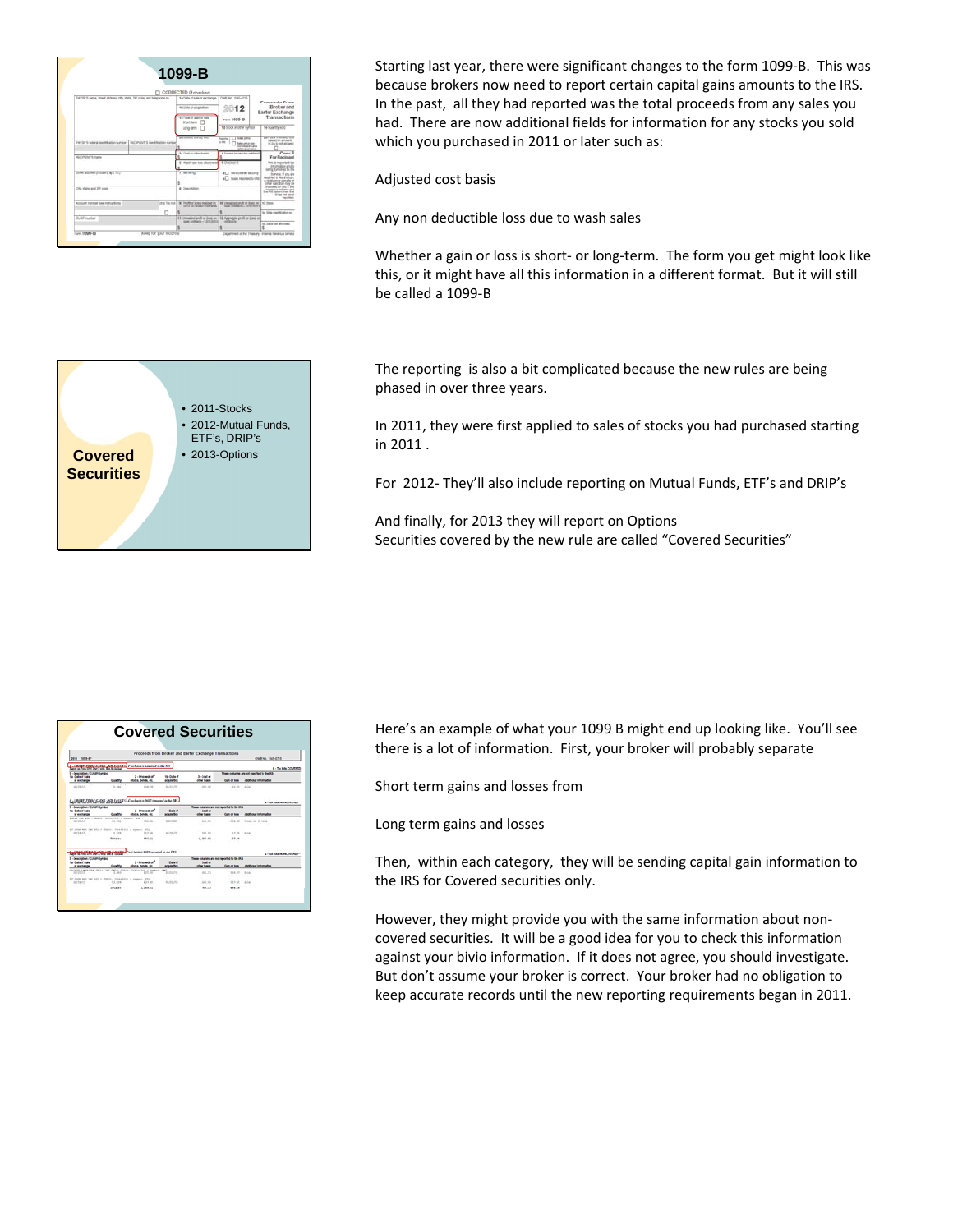



The changes mean the IRS will now have a way to match information to

determine whether the capital gains and losses you report are correct.

This will mean it will be even more important for you to make sure your bivio records are correct

so that the information reported on your tax returns agrees with the information the broker will be reporting.

We did an entire presentation on the new cost basis reporting.

You can find a link to it on our help page.

I strongly recommend you review it, to determine what you need to know now to make sure you won't have any reporting issues at tax time.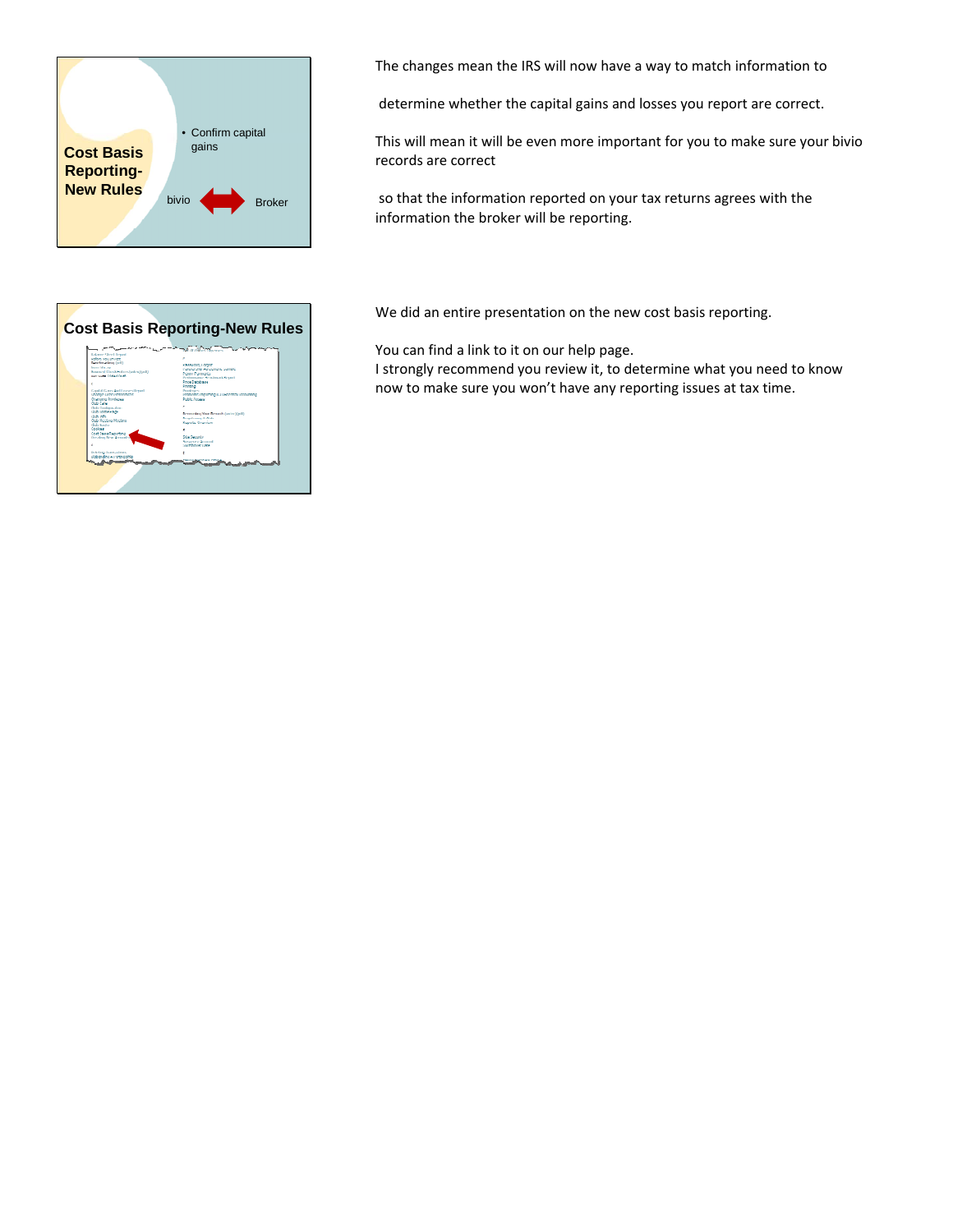

The changes will mean accuracy in your club record keeping is even more important.

To keep your club record keeping as simple as possible we are recommending several things:

First. Make sure you know what Default Cost Basis Method Your broker will be applying. This is important if you own more than one lot of a particular stock or mutual fund. If you have a sale and you don't sell all of it at one time, you, (and your broker) will need to identify which lots were sold. You can tell them to select certain lots at the time of the sale, but if you don't they will apply a default method.

The IRS assumes and bivio uses, FIFO or first in, first out, as the default method.

To keep things simple, make sure your broker is also using this both for stocks AND for mutual funds and ETF's. I'd recommend you check on this ASAP. It cannot be changed once a sale has happened and if they use something other than FIFO, you will have to make manual adjustments in your bivio records to bring them into agreement.

You'll also need to check whether your broker is showing you had any wash sales this year. If you have, you will need to contact us with the details as we will need to make the appropriate adjustments to your records.

Most brokers will provide you with gain/loss reports which shows both your realized and unrealized gains and losses on your portfolio. You can use this to determine any issues that need to be addressed prior to receiving your 1099's. Please, spend some time now comparing the information your broker has for cost basis with your bivio records as soon as possible, so that if there are issues that need to be investigated, you'll have time to get them straightened out. They sometimes are not simple or quick to work through and, if you will need our help, we are probably going to be very busy during tax season helping clubs address questions. The earlier you can get the questions to us, the quicker we can help you get an answer.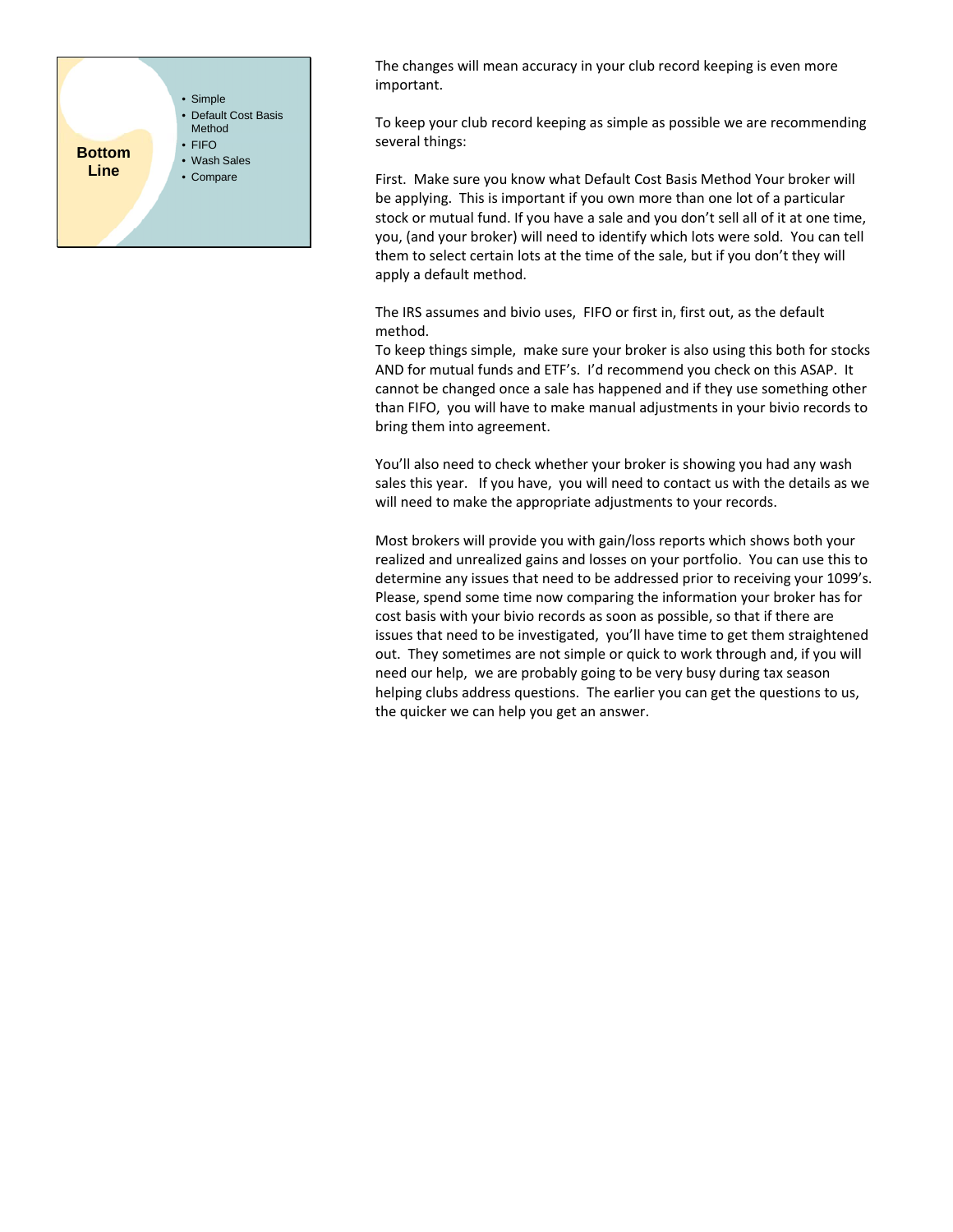

Along with cost basis, there may be other records changes you'll need to make that you won't know about until you get your 1099. If you've done a club audit, most of the numbers on your 1099 will quickly line up with what you show in your records. But you might still have these things to address.

For example, there might be slight changes to make sure Qualified dividends are being correctly reported, especially if you own mutual funds. Some mutual fund dividends are qualified. Others are not.

If you have had distributions from mutual funds and REIT's, some of the distribution amounts may need to be reclassified. If their distributions are not really dividends, but are a return of capital or a long term capital gain, you will have to go back and manually split up each dividend distribution you have received during the year. You won't know what changes to make until the information is reported to you on the 1099.

You may need to change the dates on interest or dividend income originally recorded as received early in the new year to a date late in the tax year. It will depend on the year your broker has reported the income received. This may be especially important for 2012 as many companies are paying their dividends for 2013 early in case there are increases in dividend tax rates.

If you have been keeping your club cash in a money market fund at your broker, they may have classified your earnings as dividends rather than interest. This is OK, you just need to make sure that your bivio records record the income in the same manner. If you've recorded the earnings as interest, you will have to edit the transactions and call them dividends.

As I mentioned before, if you have sold any investments and did not use First In First Out to identify the shares sold, you will need to make adjustments in bivio to account for this.

We will discuss the specifics of these adjustments further when you have your 1099's and we get into tax webinars in February and March.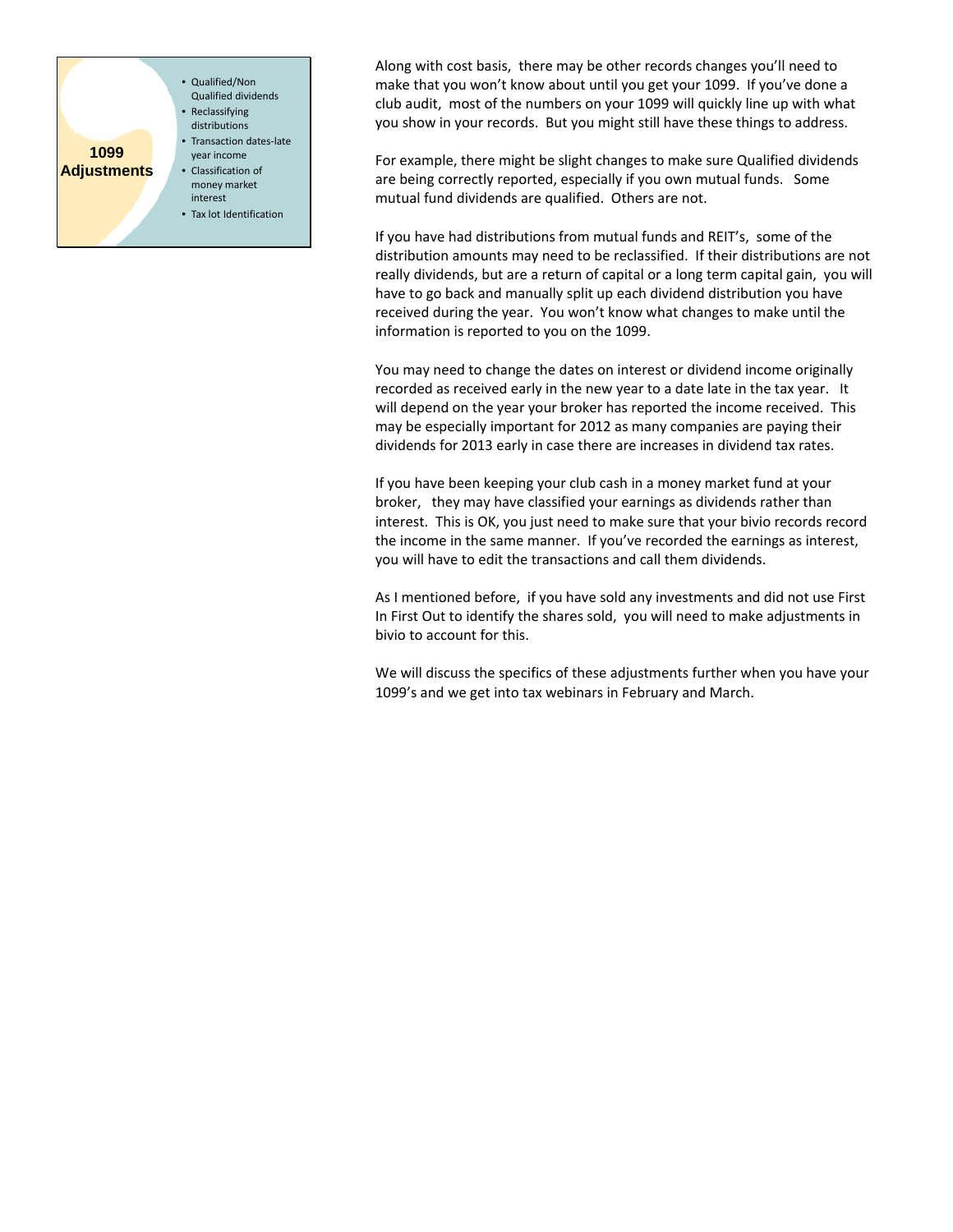

Another important thing to remind you about that affects your club taxes, is the scope of the bivio program. It is important to understand that different types of investments have different types of tax reporting requirements. bivio is designed to let you have a simple way to have an investment club and easily comply with tax requirements. Because of this, the types of investments you can own in your club are limited. bivio is only designed to easily do the accounting and tax preparation for certain types of investments.

Basically, these are publicly traded stocks and

stock mutual funds and ETF's (Exchange traded funds)

In addition, if you have an Active Partnership subscription, you can also account for options trading.

If your club holds any of the following types of investments, you will have a problem:

MLP's and PTP's‐ Master Limited Partnerships and Publicly Traded Partnerships such as Kinder Morgan, KMP or Energy Transfer Partners, ETP

Commodity ETF's such as GLD

Forex trading‐Foreign currency exchange trading

REIT's‐Real estate investment trusts

Real estate itself



If you have any questions about something your club is about to invest in, please ask us first. We will be glad to research it for you and let you know if it will cause you any problems in your accounting or your taxes.

In addition, you can find a specific list of some of the investments we know cause trouble

at this link called Before You Invest On our Help Page

There are always clubs that find out the hard way that they have purchased an investment that will create problems. And, they often do not have enough of it to make dealing with the tax implications worth it.

Unfortunately, it will probably mean you will need outside tax help to prepare your clubs taxes for this years taxes. If you'd like to use bivio for your future taxes, you should sell the investment prior to the end of the calendar year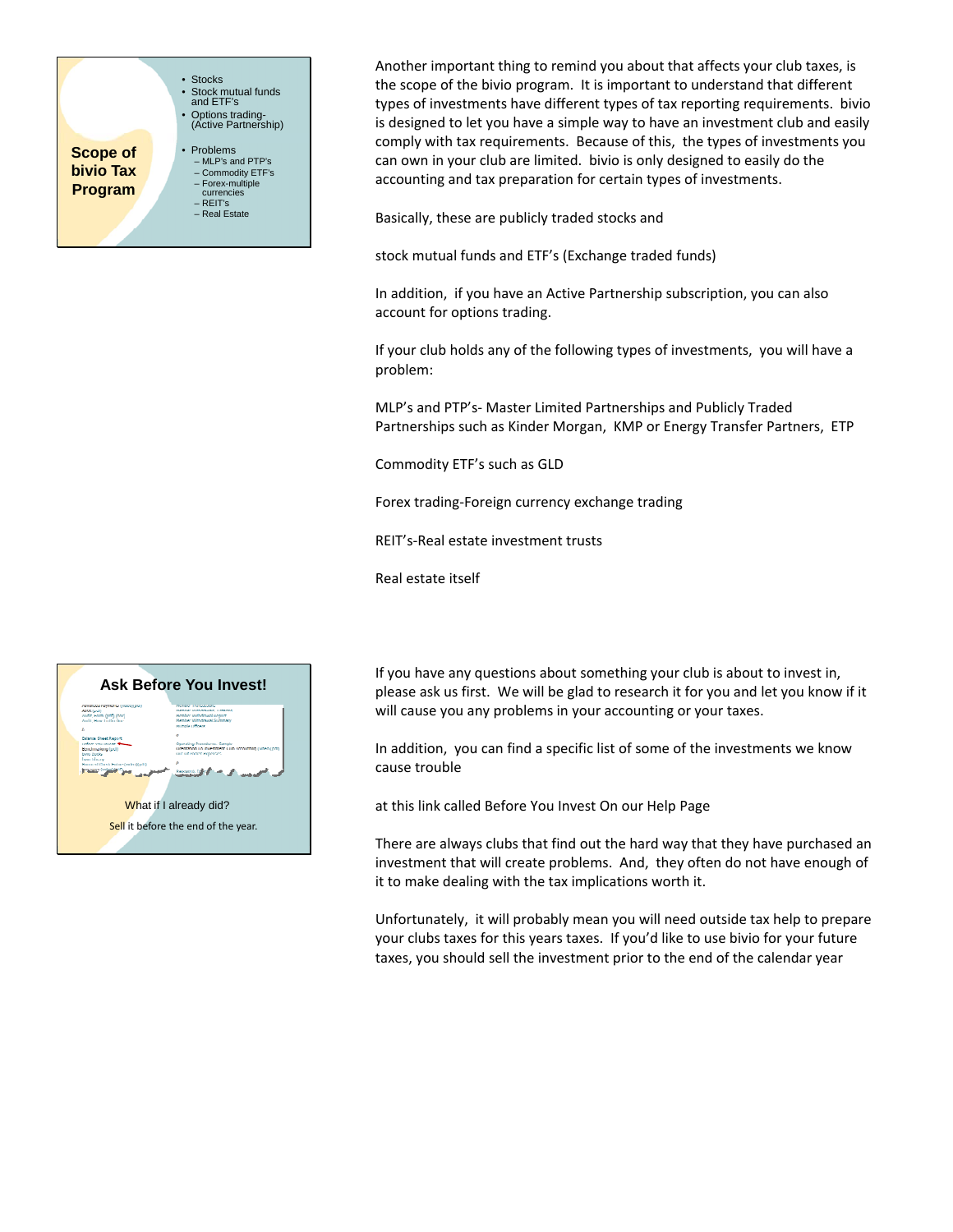

• What does this mean?

gains

Loss AND Recognized gains • Sell losers to offset

**Tax Loss Harvesting** Here's an item you might want to consider as you look at managing your portfolio. There may be a tax reason to make some changes prior to the end of the calendar year. When you sell stocks you have a capital gain or loss. You will pay taxes on any

net gains,

Net gains are the difference between any gains you have and any losses.

In addition, up to \$3000 in losses can be used to offset income you've earned in other ways, such as your regular salary income from your regular job.

So what does this mean for you?

If you have stocks which are showing a loss

## AND

You have sold stocks and are showing a net gain on your sales,

you might want to sell some of the losers so you can lower the amount of gain you will be taxed on.



Just a caveat about doing this, however

If you want to keep the stock that is currently showing the loss, you can purchase it back later. But make sure not to purchase or repurchase it within 30 days of when you make your sale. If you do, you will trigger the wash sale rule and your loss will be disallowed. That means you won't be able to use it to offset your gains after all.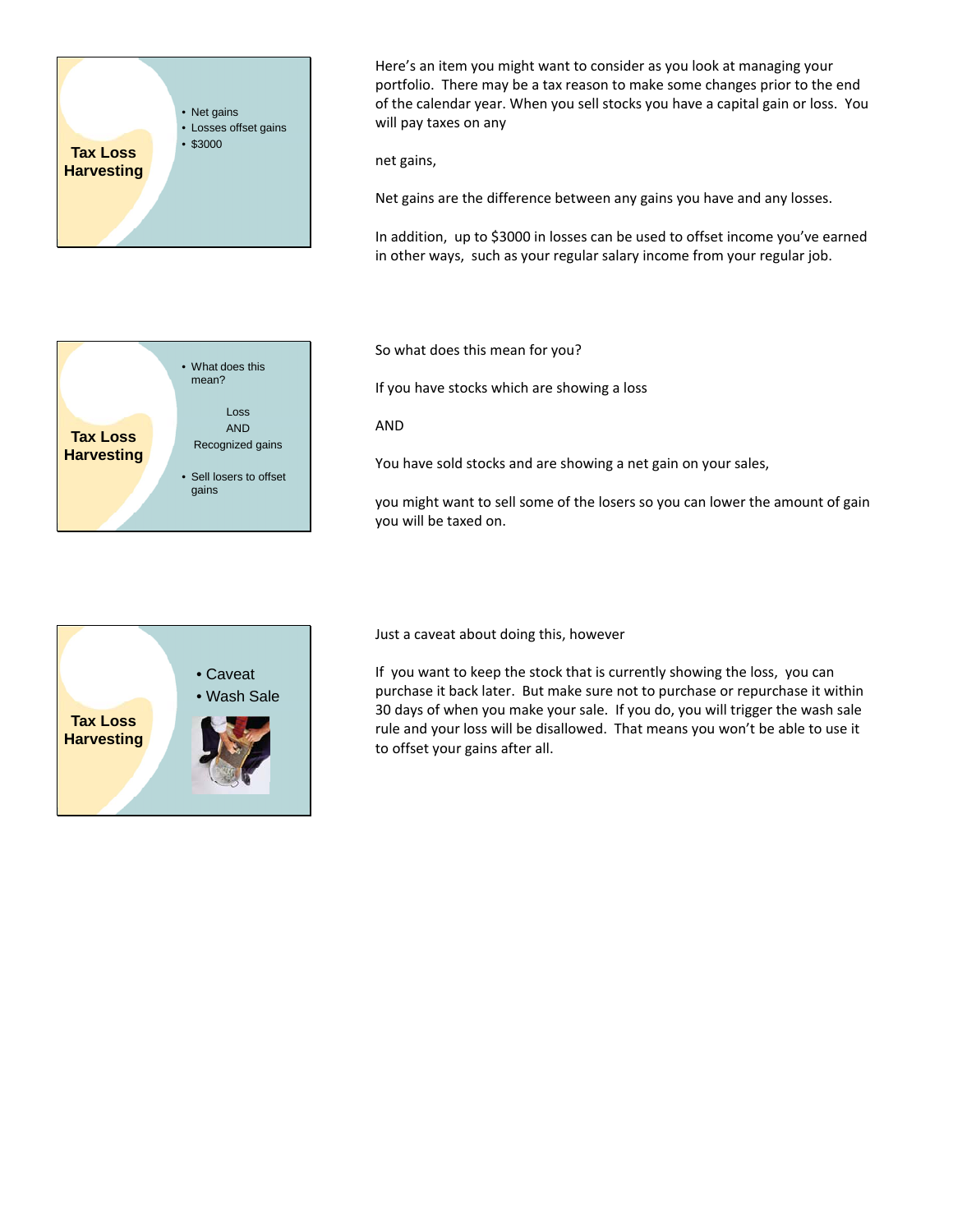

In summary, here are several things you should consider doing before the end of this calendar year.

Schedule your Audit‐Pick the date and the people that will do your audit.

Sell any problem investments such as MLP's, REITS and commodity ETF's prior to year end to avoid 2013 tax headaches. You will probably find that the amount of income you have received from them in 2012 does not justify the extra expense you will have to incur to get your club taxes prepared correctly by an outside source. If you own them now, you'll be stuck with the headaches for this tax season. But if you sell them before the end of the year you will be able to avoid having the same problems next year.

Consider selling DRIP's and/or discontinuing automatic dividend reinvestments. If you are doing this type of investing, at tax time you may be faced with extra work resulting from the many, many small accounting entries that these produce. You will have many more chances for entry errors and many more transactions to audit and reconcile. You'll have many more entries to update if your stock has had some sort of complicated reorganization such as a merger combined with a spinoff or a cash and stock distribution . You'll also have more chances of triggering a wash sale ( and the accounting complications that come along with it) if you sell any of your holdings. With brokerage commissions low or non existent, simplify your club accounting and improve your portfolio management by accumulating dividends. Invest regularly by consciously making a decision for each purchase rather than doing it automatically in extremely small amounts.

Share preliminary tax allocation information with members‐This may be needed by those that have to file estimated taxes or fill in things like financial aid applications or Farm returns. Make sure to make it clear that amounts are preliminary and subject to final record verification.

Make sure your broker is using FIFO as the default cost basis method for not only stocks but also mutual funds, ETF's and DRIP's.

Compare the cost basis information in bivio with what is shown by your broker. Make sure to figure out why there may be differences and make the appropriate adjustments either in bivio or at your broker to make them align.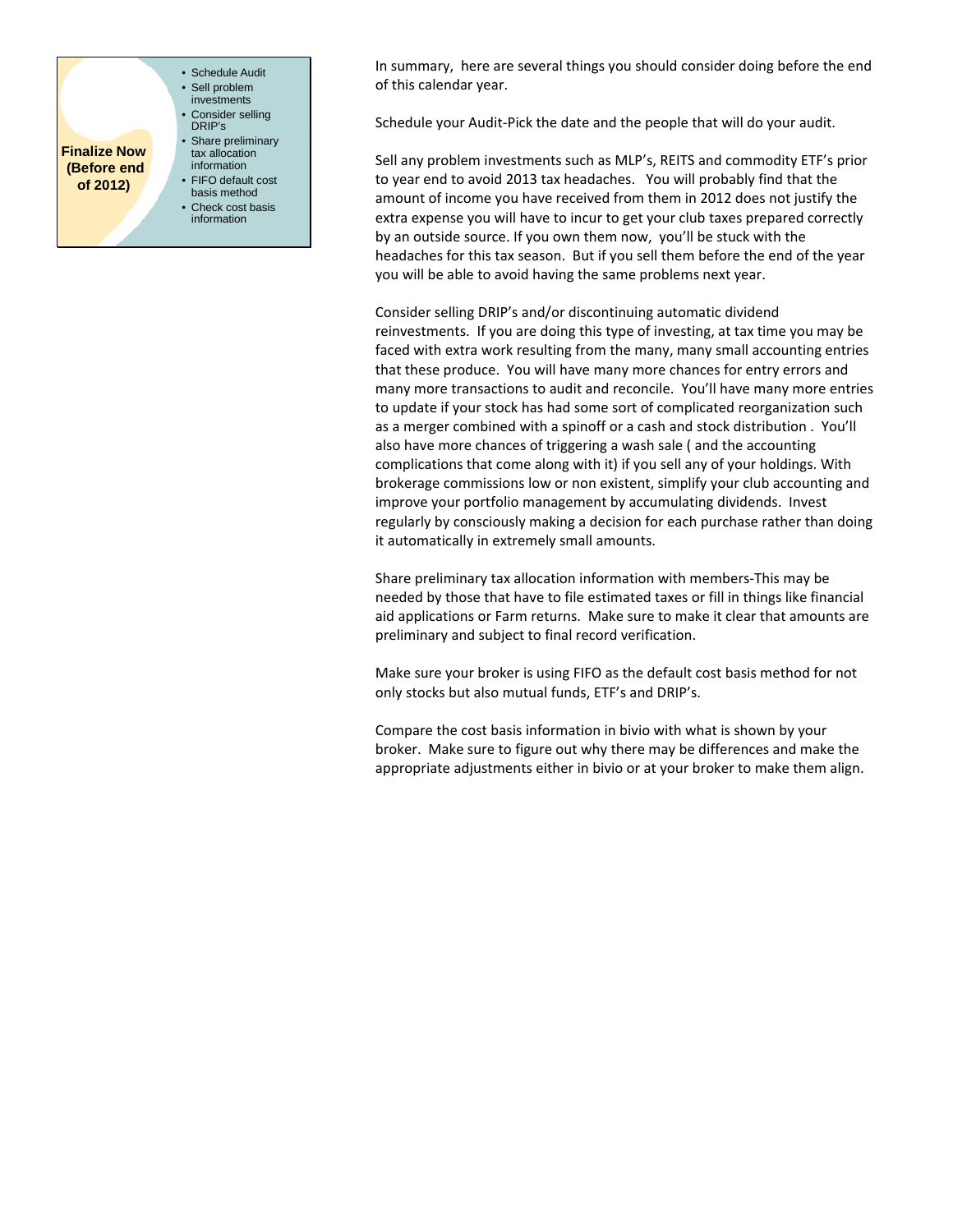

Review your year to date gains and losses to decide if you'd like to take advantage of any tax loss harvesting.

Make sure you know what kind of state tax filing requirements you might have. We already know if one state, Wisconsin, that is requiring state partnership forms to be filed electronically. We have talked to them and they have indicated that an investment club can get a waiver from this requirement. You'll probably want to request that soon so that you will not add a delay waiting for it during tax season.

Pay out pending withdrawals‐ Otherwise the withdrawing members will have tax consequences on 2013 taxes as well as on their 2012 taxes.

Finally, if you are going to disband you might want to try and complete your disbanding transactions before the end of the calendar year. If transactions occur into the new year, you will be dealing with both 2012 and 2013 tax liabilities. This may or may not be possible if you are already scheduled to receive dividends from any of your investments.

To summarize, you're doing the right thing by spending a little time with us today to get oriented to what you will be doing during tax season.

If you take a little time now taking care of anything I mentioned that applies to you prior to the end of the calendar year,

You'll be able to relax and spend your time enjoying the holiday season!

And don't forget! Federal Tax preparation software is already included in your annual bivio subscription.

You do not need to worry about purchasing a separate "tax printer".

We'd like you to know you can get your club's taxes done in a minute when the time comes.

This allows you to Procrastinate Peacefully, knowing you are going to do a good job for your club when everything is available.





One Minute Taxes *Procrastinate Peacefully…..*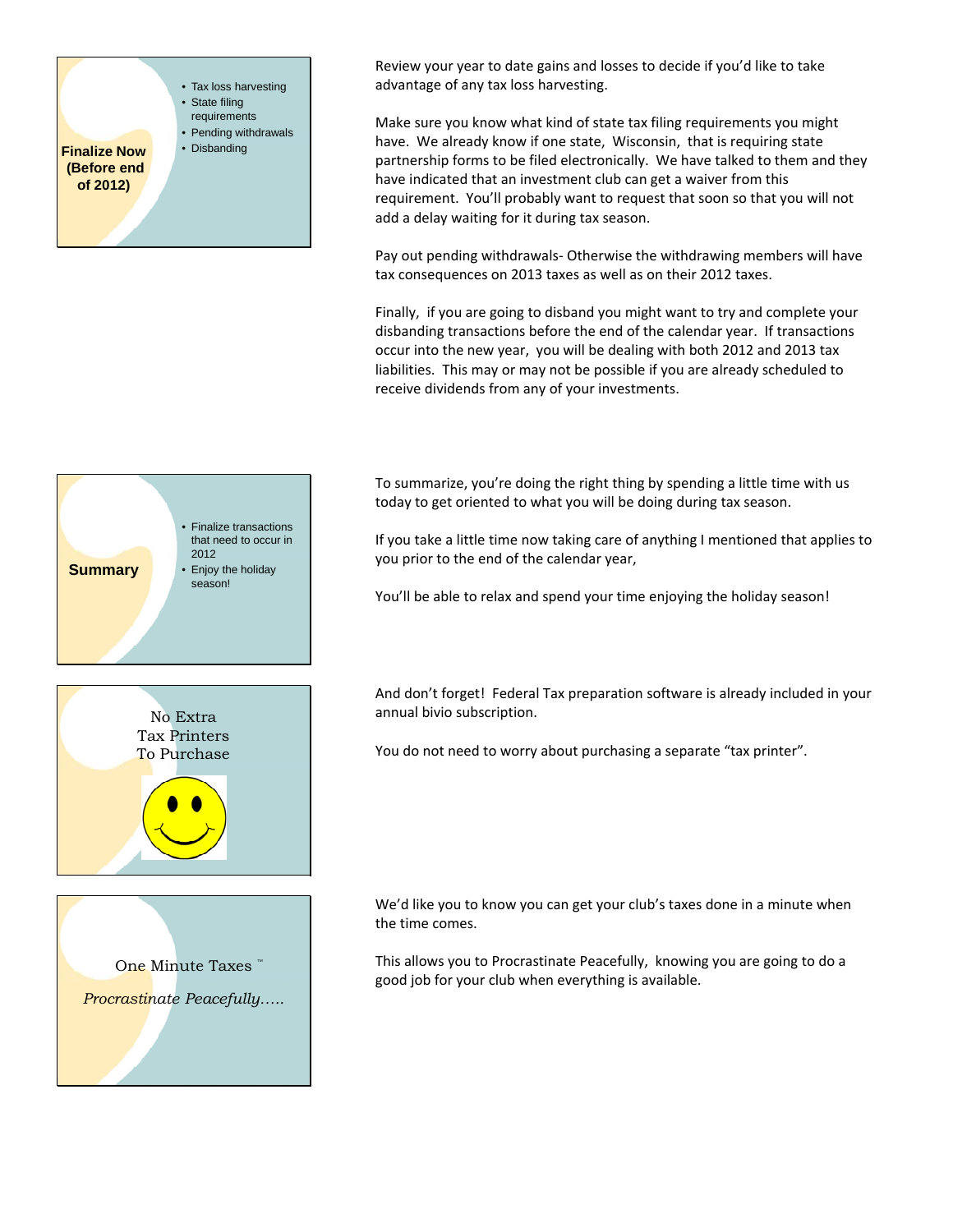

Finally, just a reminder that bivio is committed to providing you information about a variety of opportunities to learn about both club operations and investing.

We encourage you to join our Club Café discussion list. We send out regular hints and tips about running your club, preparing your taxes and choosing your investments. If you'd like to discuss an issue your club has with other clubs, you can post your question here to get some feedback.

You'll need to join the list to participate, but its easy to do by going to the link you'll find here on our homepage

You can also follow our activities and receive timely tips and information on Facebook and on twitter.

www.facebook.com/bivio We love having you all as "friends" for our facebook page. So please go to our page and click on the little

"Like" button at the top if you haven't already.

We're also currently running a contest on our Facebook page. It's the season of giving and we're showing our support of the charitable contributions we know many of our clubs make to their communities and to causes they feel are important. Share what you or your club members are doing to make your corner of the world a better place and you'll be entered in a drawing for a free 1 year bivio subscription. We've already done one and we'll be doing 3 more on the next 3 Mondays in December. Make sure to include your club name so we can enter you in the drawing. The next one will be tomorrow. So far you have a really good chance to win.



 $\alpha$